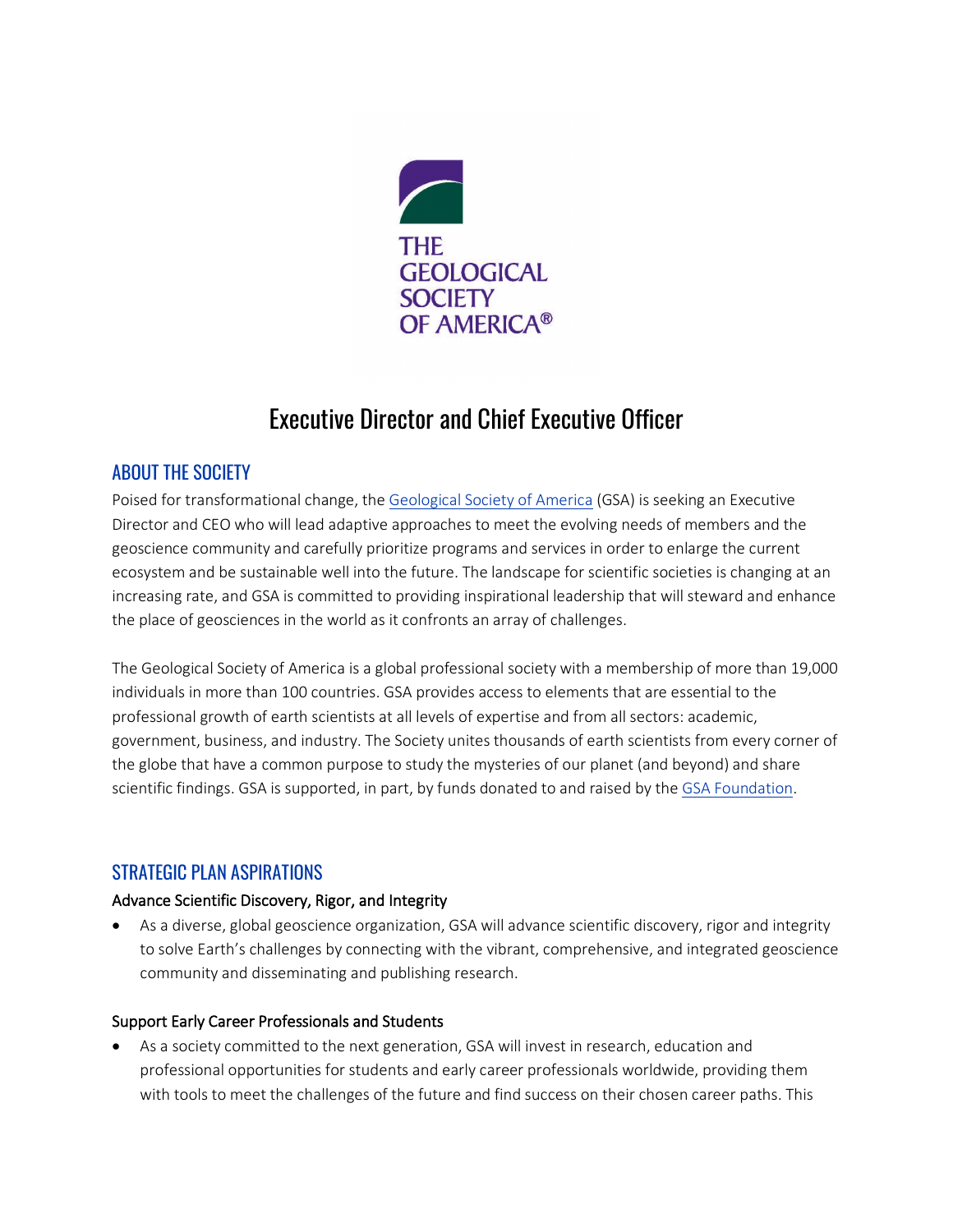includes providing research grants to hundreds of graduate student researchers annually to spur new understandings and the advancement of the next generation of geoscientists.

#### Host Premier Conferences and Meetings

• As a globally recognized geoscience organization, GSA will host conferences and meetings, serving as premier venues to attract and engage the global scientific community to share cutting-edge research, discover a compelling diversity of science, and identify and solve broad scientific questions and issues.

#### Influence Geoscience Policy and Link Geoscience to Society

• As the primary communicator of global geological events, GSA will engage and promote the global geoscience community in advocacy to influence geoscience policy, inform and educate the public, and propel scientific discovery to solve pressing earth and environmental challenges that impact people and societies.

#### Provide a Sense of Community and Venues for Networking

• As the leading global geoscience community, GSA will connect the worldwide geoscience community, providing resources, venues, and opportunities to advance careers and foster learning, mentorship, and the cultivation of relationships across the geosciences. Fostering diversity, inclusion, and professional ethics in every aspect of the Society will build a culture of integrity where geoscientists thrive.

With the expertise of its committed staff and members, the Geological Society of America also supports geoscience teachers and bestows medals and awards. Fostering public awareness of geoscience issues is an important thread that knits together many of the Society's activities.

# MISSION AND HISTORY

GSA's mission is to advance geoscience research and discovery, service to society, stewardship of Earth, and the geoscience profession. In alignment with the mission, GSA's vision is to be the premier geological society supporting the global community in scientific discovery, communication, and application of geoscience knowledge.

#### Society Values

- Collaboration
- Scholarship
- Accountability
- Stewardship
- **Integrity**
- Respect
- Relevance
- Inclusion

Founded in 1888, the GSA was created with the purpose of promoting the science of geology by the issuance of scholarly publications, the holding of meetings, the provision of assistance to research, and other appropriate means. Shortly after, the first issue of the *Bulletin of the Geological Society of America*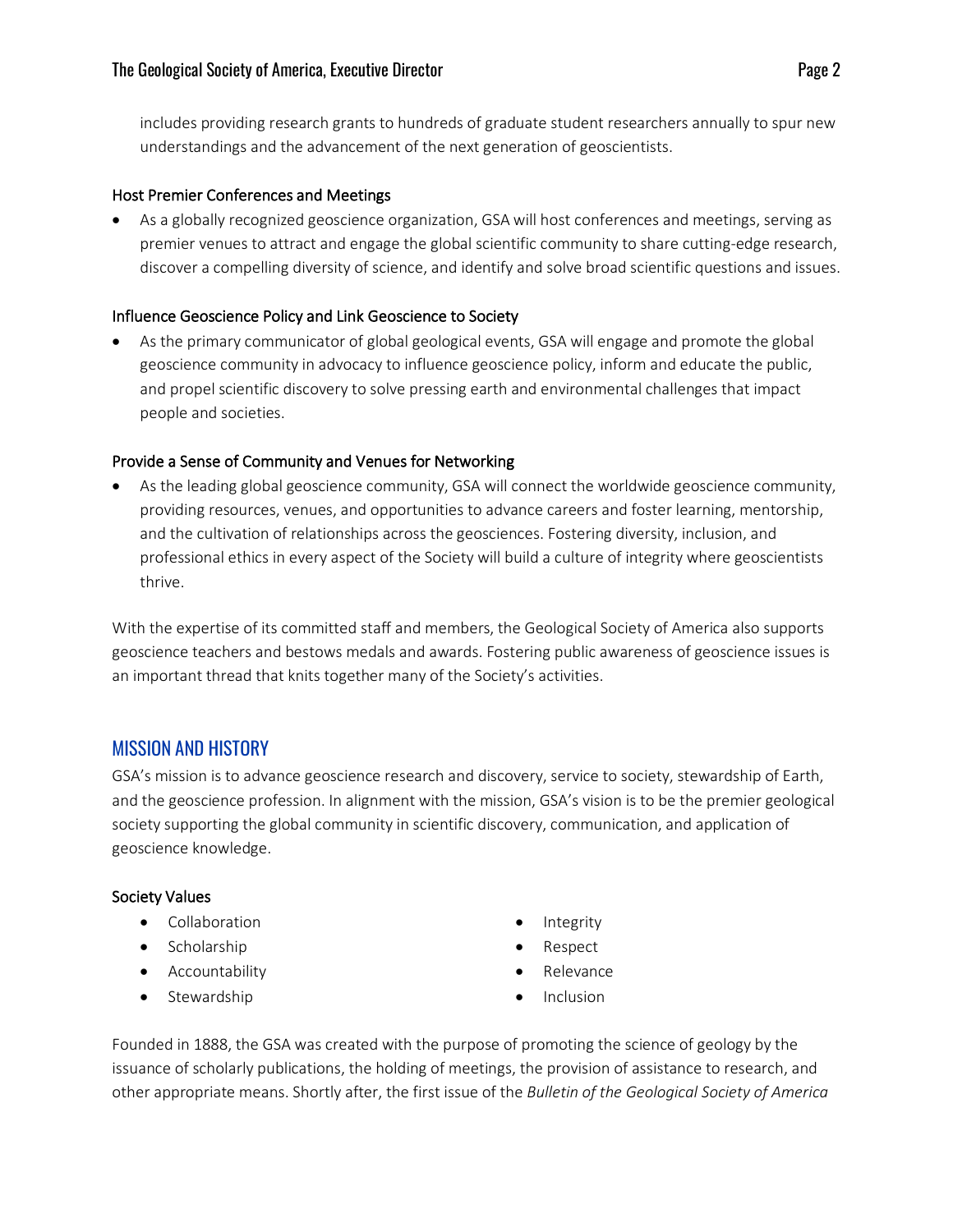#### The Geological Society of America, Executive Director **Page 3** American page 3

was published. The 1930s brought important growth in the Society's financial health and membership. Students became eligible to join GSA in the 1970s, further expanding the membership. The Society's journals grew in size and stature in the 1970s and 1980s as well. Doris Malkin Curtis was the first woman to serve as GSA's president, beginning in 1991. Recent years have seen an increased focus on public awareness and public policy with the launch o[f GeoCorps™ America](https://www.geosociety.org/documents/gsa/geocorps/GeoCorps-AR_16-web.pdf) in 1997 and the opening of GSA's Washington, DC, office in 2007. A new [Decadal Strategic Plan](https://www.geosociety.org/documents/gsa/about/2019-strategic-plan.pdf) was adopted in 2019 and fuels the Society's current directions. In 2021, its journal *Geology* was ranked #1 in the field of geology, as it has been for the past 15 years. Additionally, GSA provided nearly \$700,000 to support over 300 graduate student research grants in 2021.

# ORGANIZATIONAL STRUCTURE AND GOVERNANCE

Twelve elected Councilors are drawn from across GSA's membership, each serving a four-year term with three Councilors rotating off the council each year. Additionally, the chair of the GSA Student Advisory Council (SAC) serves on GSA Council as a full voting member. The SAC is composed of student representatives serving on GSA Divisions, Sections, and Committees.

The Society's officers include an elected President, Treasurer, Council Member-At-Large, the immediate Past President, the President-Elect.

The Executive committee is composed of these officers and a Councilor-at-Large. The GSA Executive Director and the Executive Director of the GSA Foundation are both ex officio members of the Executive Committee. The Executive Committee is empowered to act for the GSA Council between its regular meetings, and reports to and advises the Council on matters pertinent to GSA's vision, mission, strategic plan, and other business. GSA's ED is also ex officio on the Foundation's ExCom. This structure maintains information sharing and a cohesive, collaborative nature of the relationship between the two organizations.

GSA's committees are a life-giving element of the Society. They, and the contributions of their members, are the arteries that make GSA an impactful and outstanding scientific society. Members voluntarily commit their time and expertise across a variety of organizational areas. The good will and dedication of committee members is an irreplaceable asset. A full list of GSA committees with descriptions is viewable [here.](https://www.geosociety.org/GSA/about/Leadership/Committees/GSA/About/Committees.aspx?hkey=e2a85a14-2522-40ca-ac85-ef12f8fceec3)

#### GSA Scientific Divisions

Similar to GSA's committees, the Society's Scientific Divisions are a core mechanism for member engagement – in this case, specifically the creation of new knowledge in the geosciences and beyond. GSA has 22 specialty Divisions that any member may join. Scientific Divisions generally meet at GSA's annual meeting, and most have their own newsletters, which are published at various times throughout the year. A complete list of Scientific Divisions appear[s here.](https://www.geosociety.org/GSA/about/divisions/GSA/Division/home.aspx?hkey=b8ea4194-f991-4f17-9fe3-6dcec24df81e)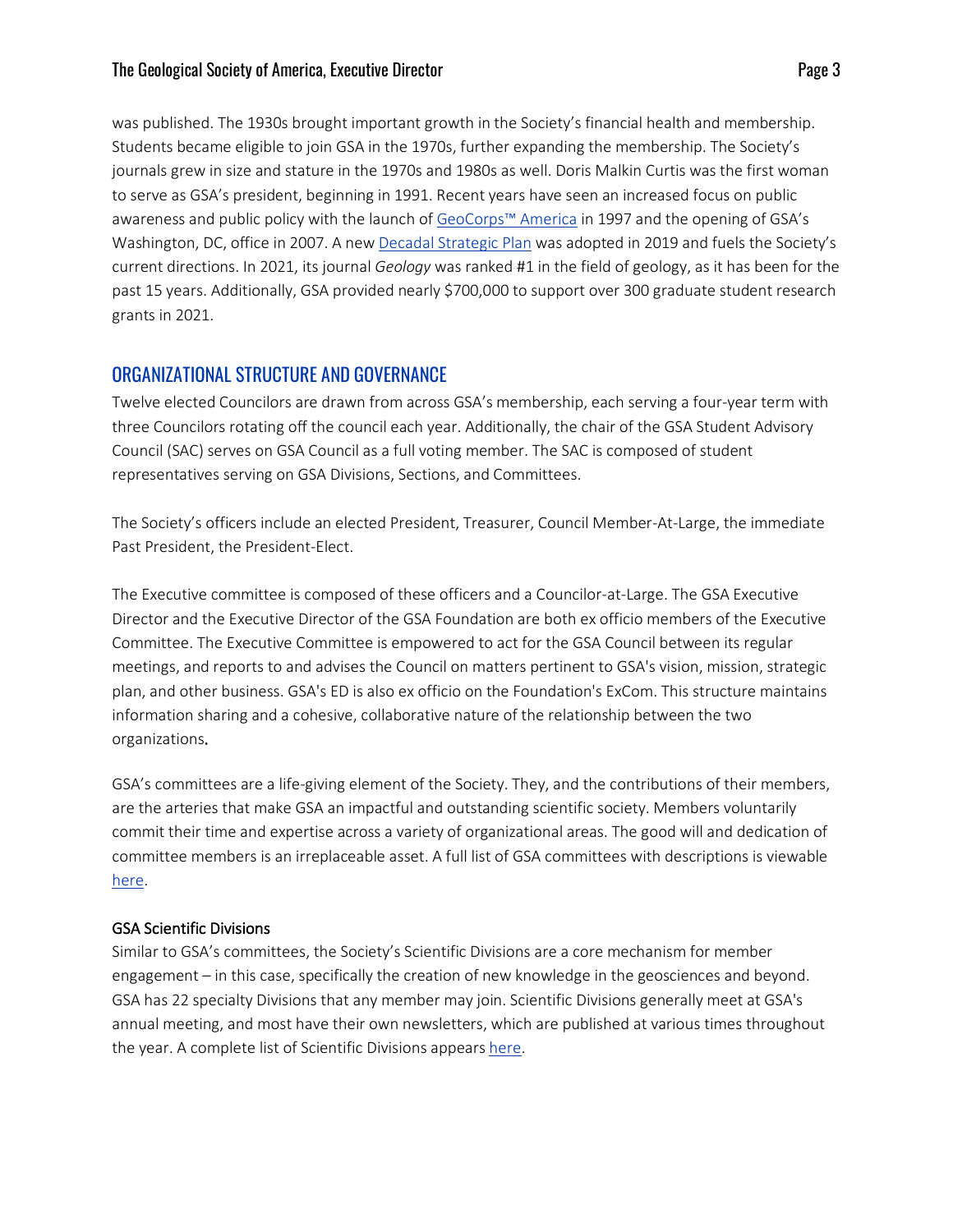#### GSA International Committee

The purpose of [GSA International](https://www.geosociety.org/GSA/about/GSA_International/GSA/International/Home.aspx?hkey=1eac5e40-687d-411a-bc7c-0e6e03fca1d7) is to promote, create, and enhance opportunities for international cooperation, provide a forum for science and policy discussions that are international in scope and relevance, build collaborative relationships with GSA Divisions and Associated Societies on international issues, and strengthen cooperation with international geoscientific societies.

#### GSA Geographic Sections

GSA's six Geographic Sections have their own governance boards and organize annual scientific meetings in their regions of North America. These meetings attract many geoscience students and provide outstanding learning and networking opportunities closer to home. Sections offer travel grants not only to their own meetings but to the GSA Annual Meeting as well. Many Sections also offer research grants. To learn more about the Geographic Sections, click [here.](https://www.geosociety.org/GSA/about/Sections/GSA/Sections/Home.aspx?hkey=c9ffe4d9-6011-404a-9dfb-f72fd80c9c12)

#### Associated Societies

GSA has a long tradition of collaborating with a wide range of partners in pursuit of our mutual goals to advance the geosciences, enhance the professional growth of society members, and promote the geosciences in the service of humanity. GSA works with other organizations on many programs and services. As the Society looks to the future, it aims to enhance stronger, meaningful partnerships with societies and organizations across the country and around the world in service to members and the larger geoscience community.

National and international societies with consistent aims and missions of advancing the geosciences and/or science in general are invited to affiliate with GSA as Associated Societies. For further information, visit the list of GSA's Associated Societies linked [here.](https://www.geosociety.org/GSA/about/Who_We_Are/Associated_Societies/GSA/About/Associated_Societies.aspx?hkey=1680a4d1-4f08-499b-8a82-434cc8ae2b6f)

#### GSA Staff

GSA has a dedicated staff that facilitates all aspects of GSA's programs. The staff firmly believes in the mission of the organization and work together to create a collegial environment that supports the staff and the organization. The dedication and expertise of staff are among the most important aspects of GSA.

Many GSA staff have a long tenure of service. Recently, 19 milestone awards were bestowed for 10, 15, or 20 years of service. GSA's departments and the 51 employees who staff them are linked [here.](https://www.geosociety.org/GSA/about/Who_We_Are/Staff/GSA/About/Staff.aspx?hkey=062ca957-05d6-4351-8705-96ce5c5762ff) While most staff are located in the Boulder area, there are several staff members residing in other parts of the US and Europe

# **MEMBERSHIP**

GSA's 19,000 members participate in the Society through one of fiv[e identity classifications.](https://www.geosociety.org/GSA/Membership/Benefits_and_Dues/GSA/Membership/benefits.aspx?hkey=9f4ed5b0-60b5-4e62-b2a4-898d0837b296) Most members join as Professionals. Early Career Professionals is the designation for professionals with six or fewer years of experience since earning a geoscience degree who do not plan to pursue an additional degree. Students are the second most common type of member, composing 27 percent of GSA's membership. K-12 Teachers and Affiliates, while less common, have vital roles and engagement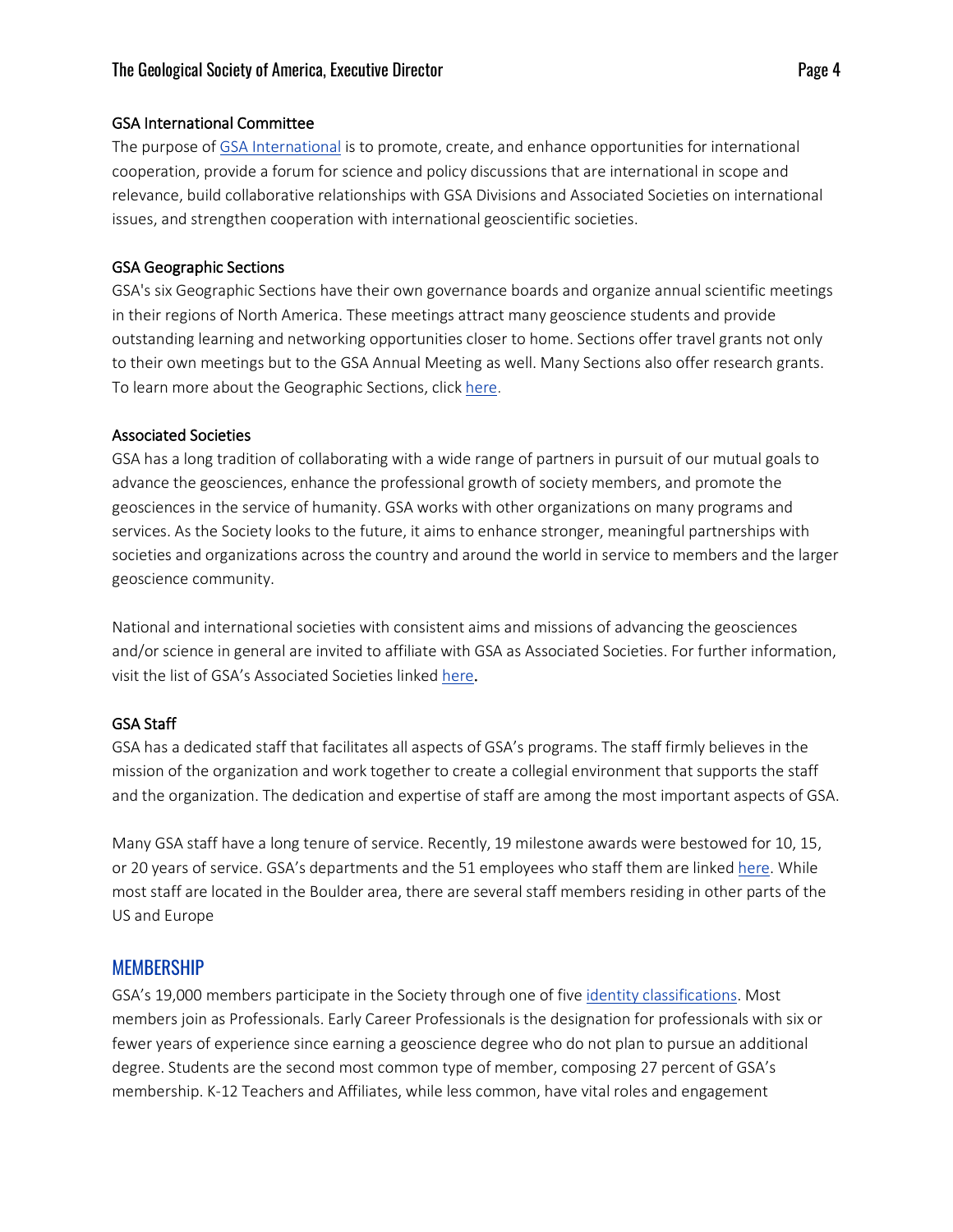opportunities with GSA. To learn more about the demographic composition of GSA's membership, click [here.](https://www.geosociety.org/documents/gsa/about/MbrDemographics.pdf)

A strength of GSA is its commitment to serve members throughout their career. From their early days as students through retirement, member engage with GSA in different ways that strengthen their careers through networking, scientific exchange, professional development opportunities and service to the Society.

Regardless of an individual's membership type, GSA members enjoy the opportunity to participate in Scientific Divisions, Geographic Sections, community and discussion forums, online access to *[Geology](https://www.geosociety.org/gsa/publications/journals/geology/gsa/pubs/geology/home.aspx)*, *[GSA Today,](https://www.geosociety.org/GSA/Publications/GSA_Today/GSA/GSAToday/home.aspx)* and *[GSA Connection,](https://www.geosociety.org/GSA/News/CXN/GSA/cxn/archive.aspx)* member-exclusive webinars, access to field trips, courses, and GSA events, and reduced registration rates for GSA regional, annual, and specialty meetings.

Membership dues vary by country and are tied to the World Bank's [country economy classifications.](https://www.geosociety.org/documents/gsa/membership/NonHighIncomeCountries.pdf) An alternative to annual membership is the option to become a lifetime member of GSA.

# **MEETINGS**

Conferences and meetings serve an important function for the dissemination of science across the interrelated fields served by GSA. GSA's staff works with exhibitors, sponsors, and the experts who facilitate technical sessions to create successful and memorable meetings that members look forward to each year.

GSA's largest annual meeting, GSA Connects, is held each fall. It is the signature event of GSA's in-person convenings each year, with attendance ranging from 3,000 to 6,000 members. GSA Connects usually occupies a large metropolitan convention center. GSA headquarters and staff play a role in the planning, organization, and production of all GSA meetings, and are the primary facilitator of GSA Connects, along with a local organizing committee and technical committees. GSA Connects does not have a fixed venue, although every third year the meeting returns to the Denver Convention Center. In intervening years, the location alternates between an eastern and a western US city. The 2022 meeting will occur October 9-12 in Denver, Colorado, and a great many of the attendees look forward to meeting GSA's next Executive Director in Denver in October.

In addition to GSA Connects, there are six smaller meetings held each year, one within each geographic section of the Society. These meetings are usually held in the spring at hotel conference centers or at academic institutions and have attendance in the range of hundreds of GSA members. The locations of these meetings change annually. GSA headquarters staff works with Section staff to organize and produce these meetings, which are particularly crucial for student and industry engagement

GSA also funds and organizes several smaller high profile signature meetings, including the annual Penrose Conference and the Thompson Field Forum. These meetings focus on scientific topics proposed by GSA members and are competitively selected. They are the premier small meetings (50-90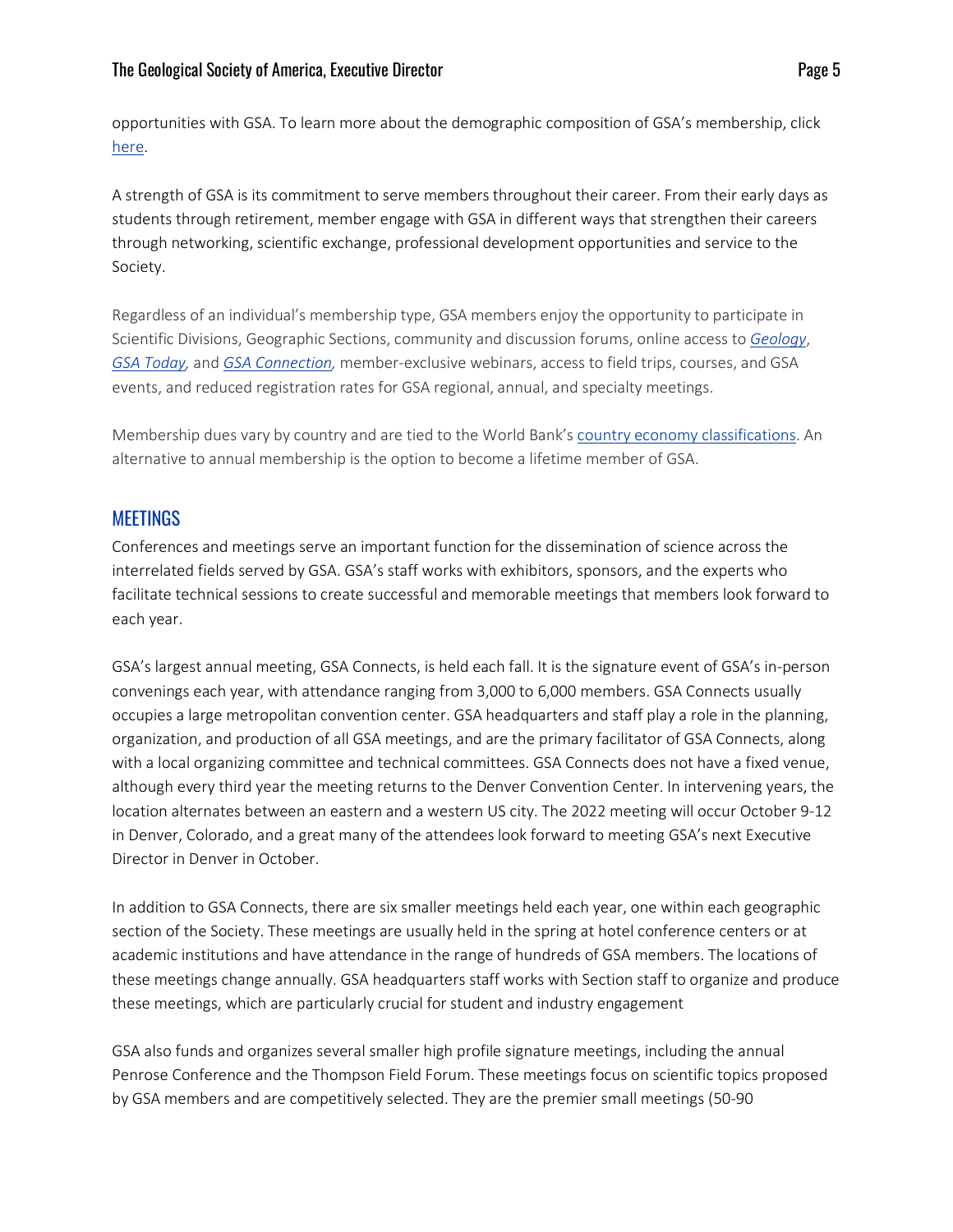#### The Geological Society of America, Executive Director **Page 6** and *Page 6* and *Page 6* and *Page 6* and *Page 6* and *Page 6* and *Page 6* and *Page 6* and *Page 6* and *Page 6* and *Page 6* and *Page 6* and *Page 6* and

participants) for collaborative research in GSA's scientific areas and are designed to be both interdisciplinary and to bring together various earth science communities both within and beyond GSA. Papers and proceedings that arise from these meetings are among the most impactful of GSA's contributions to the field of geosciences.

The COVID-19 pandemic, along with growing recognition of the carbon footprint of air travel, has vastly altered the landscape for scientific conference travel, and rapidly ushered in the virtualization of conferences. GSA has met this challenge with an all-virtual GSA Connects meeting in 2020, and a hybrid meeting in 2021, but not without challenges. Developing an engaging model and a sustainable business model for hybrid meetings for both GSA Connects and Section meetings will be a challenge for the next Executive Director of GSA.

# PUBLICATIONS

The Society publishes [five scientific journals,](https://www.geosociety.org/GSA/Publications/Journals/GSA/Pubs/journals.aspx?hkey=81962575-b67f-475d-9f6f-07e9a0bd12c4) the *[GSA Today](https://www.geosociety.org/GSA/Publications/GSA_Today/GSA/GSAToday/home.aspx?hkey=8de71aaf-59a9-43c9-a8ba-cd57f97c274f)* newsletter, and a collection of peer-reviewed scholarly books. Among the publications is *[Geology](https://pubs.geoscienceworld.org/geology)*, the top-ranked peer-reviewed publication in the discipline of geology for the past 15 years. The prominence and impact of *Geology* and the Society's other scientific journals demonstrates that the Society has dual aims—promoting and disseminating rigorously pursued scientific discovery and supporting geoscientists and other individuals who seek to do and use science for societal good. Online First is GSA's method of online book delivery. Finished Special Paper and Memoir book chapters are published online as the volume is being assembled, which means that authors no longer have to wait on their colleagues to reap the benefits of citation, and readers have the earliest possible access to research.

# DIVERSITY, EQUITY, AND INCLUSION

The Geological Society of America affirms its belief and commitment to diversity and will continue to develop its diverse base. GSA is dedicated to maintaining an organizational climate where differing ideas, abilities, backgrounds, and needs are fostered with opportunities for members from divergent experiences to participate and contribute. GSA recognizes that diverse perspectives are important and necessary for responsible and representative decision making and leadership. Therefore, GSA strongly encourages the participation in any GSA activity of all its members regardless of race, ethnicity, color, national origin, ancestry, sex, creed, religion, age, genetic information, sexual orientation, gender identity or expression, disability, veteran status, marital status, medical condition, pregnancy, education, class, political affiliation, or parental status, and will undertake reasonable efforts to ensure that its activities are open to all. GSA's official position statement on Diversity in the Geosciences Community is linked [here.](https://www.geosociety.org/GSA/Science_Policy/Position_Statements/gsa/positions/position15.aspx) GSA's [anti-racist resource guide](https://www.geosociety.org/GSA/About/Diversity/GSA/About/reading.aspx) and [RISE initiative](https://www.geosociety.org/documents/gsa/about/ethics/what-is-rise.pdf) are examples of the Society's efforts to live its commitments in this space. GSA also has an associate director for Diversity, Equity and Inclusion.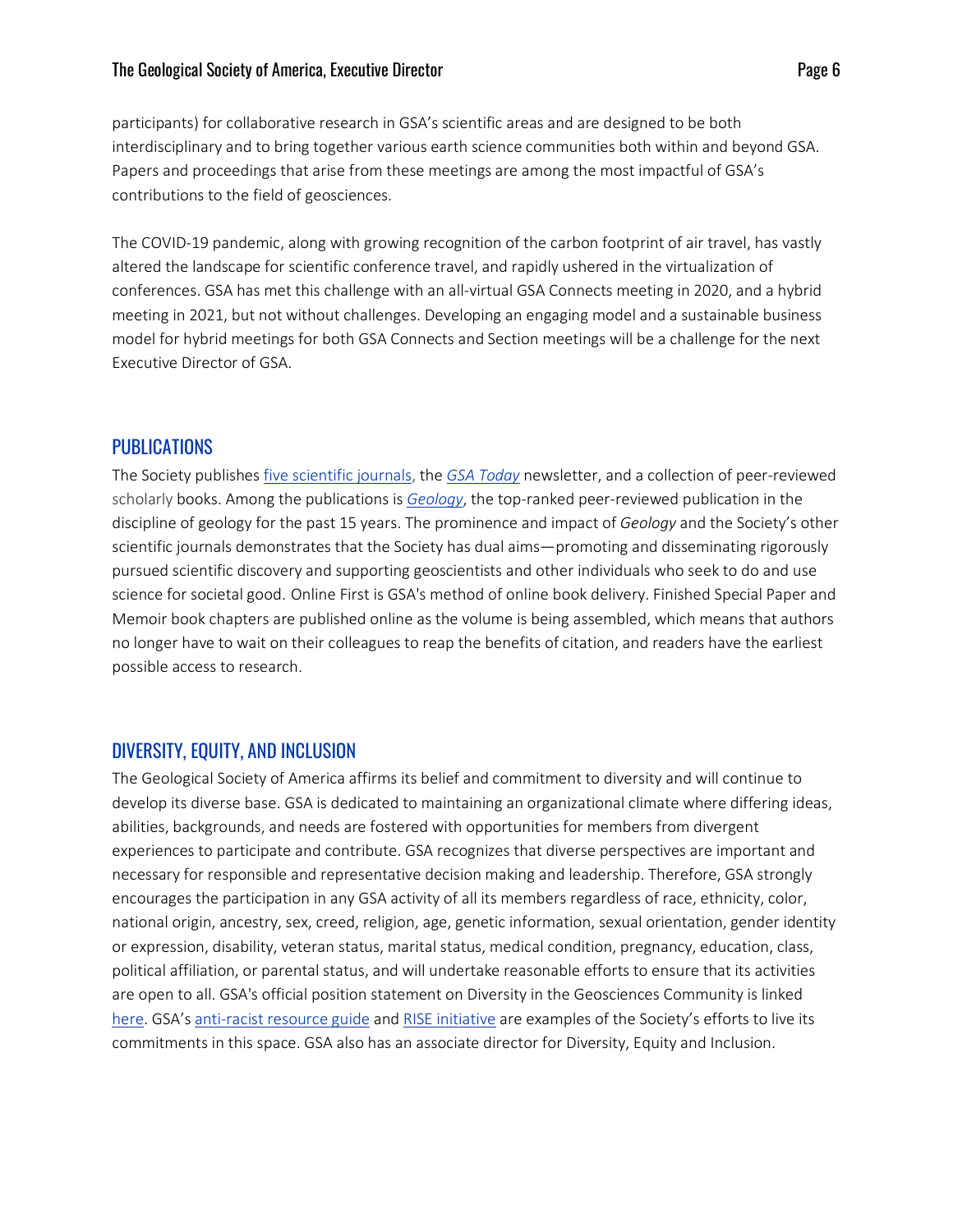# LOCATION

The Geological Society of America has been based in Boulder, Colorado since 1972. Earlier in 2022, the Society sold its headquarters and will be seeking a new location in the Boulder area to call home. The effort to identify new office space for GSA will be a part of the next Executive Director's charge. GSA's Washington, D.C., office is located in the American Association for the Advancement of Science (AAAS) Building. The Executive Director and CEO position is based out of the Boulder office.

# FUNDRAISING: The GSA Foundation

Fundraising for the Society resides with [The Geological Society of America Foundation,](https://gsa-foundation.org/) a legally separate 501(c)(3) organization whose mission is to develop and provide funds to support the goals and programs of the Geological Society of America. These funds are distributed according to the needs of the Society and in a manner consistent with the desire of the donors.

The Foundation's Executive Director and talented staff work with a broad range of individuals and partners to generate financial contributions in support of GSA programs and priorities. GSA programs benefit from both annual giving and endowed funds. The GSAF Board of Trustees ensures transparent, cost-effective operations and open communication with the Society, as well as prudent fund management. Recent years have included multiple six-figure gifts per year that have bolstered funds and enhanced the impact of GSA efforts within the membership and across society.

As of June 30, 2021, the Foundation's net assets exceeded \$31M (up from \$13M in 2010) and together, with GSA's endowment is in excess of \$70M. The vast majority (97 percent) of those assets are maintained in a diversified portfolio managed by a Denver-based investment management firm working with GSA and GSAF. These funds are combined with GSA's endowment, and oversight is provided by the joint GSA/GSAF Investment Committee. The distribution from the Foundation's portion of the endowment is set by the GSA Foundation Board of Trustees after review of the most recent Investment Committee report and based on a twelve-quarter trailing average of performance. In typical years, this has ranged between 4 and 5 percent.

More detailed information about the Foundation can be found [here.](https://gsa-foundation.org/about-the-foundation/)

# FINANCES

The Society's annual operating budget is approximately \$8M, and GSA's endowment currently exceeds \$39M. The 2020-2021 audit committee report is accessible [here](https://www.geosociety.org/documents/gsa/about/fiscal/fy21/audit-report-fy21.pdf) and the 2021 investment report is accessible [here.](https://www.geosociety.org/documents/GSA/about/fiscal/fy21/investments-report-fy21.pdf)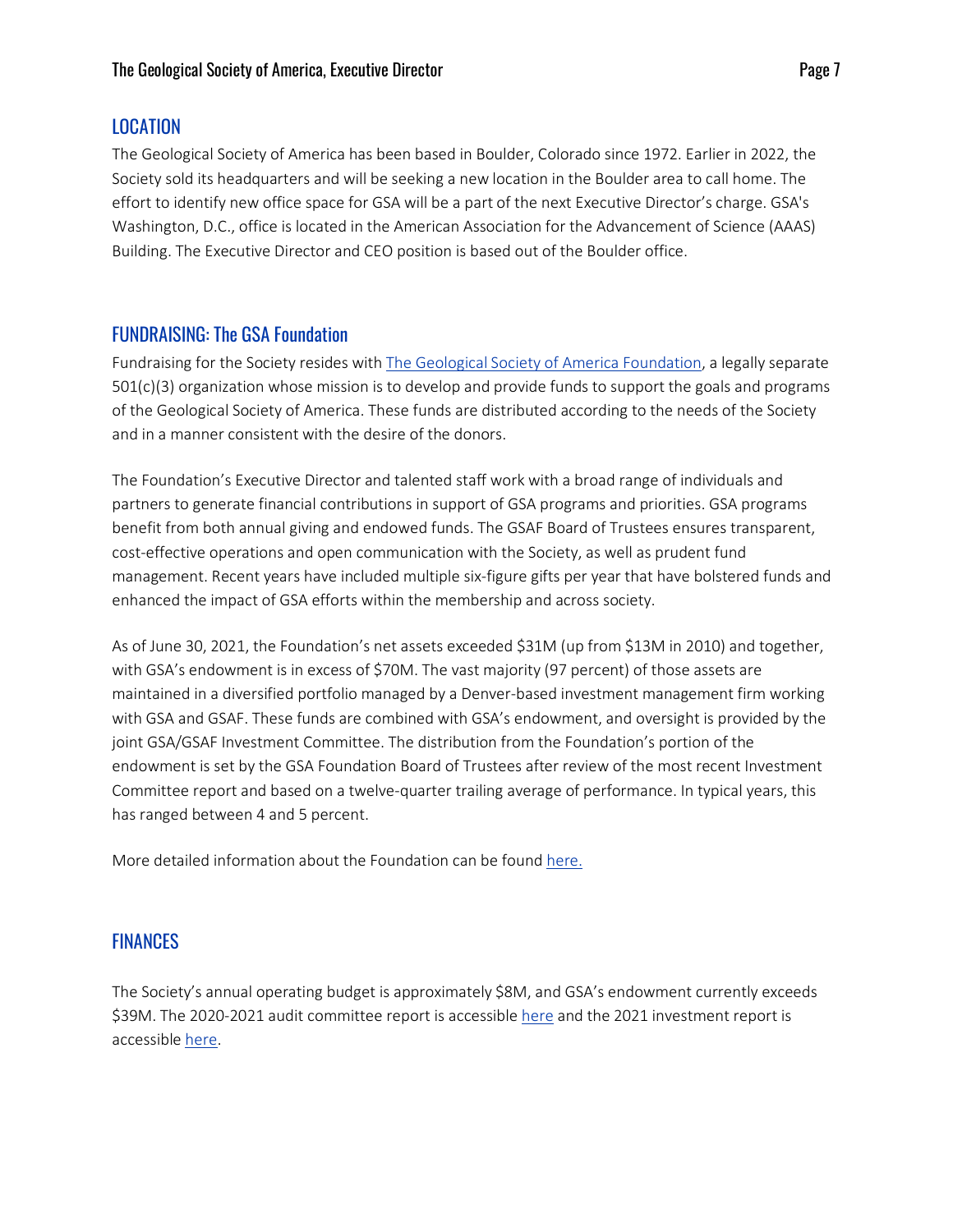# THE ROLE OF THE EXECUTIVE DIRECTOR AND CEO

The Executive Director and CEO will lead GSA to increasing impact, membership growth and will serve as the principal spokesperson for the globally engaged and esteemed Society. The role and its responsibilities are complex, which will be attractive to talented candidates seeking to lead a missioncentered organization with a compelling and far-reaching charge and a devoted membership, staff, and partners.

While it should be recognized that GSA's Executive Director and CEO works in support of the entire Society, a close working relationship with the Executive Committee and Councilors is imperative for the success of the Society. There are ways and times when the Executive Committee and Councilors will provide leadership and other arenas and times when the Executive Director will be inspiring and propelling the Executive Committee and Councilors to move the Society forward. Similarly, a close working relationship between the EDs of GSA and the GSA Foundation is imperative.

In addition to oversight of the Society's activities and operations, including budgeting and financial affairs, the Executive Director manages the 51 staff who span multiple locations including the Boulder office and the smaller Washington, D.C., office. As a point of reference, th[e 2021 annual report](https://www.geosociety.org/documents/gsa/about/fiscal/fy21/annual-report-fy21.pdf) provides a snapshot of GSA's activities over the past year.

#### OPPORTUNITIES AND CHALLENGES

Advancing the Visibility of Geoscience – Serving as the face of the premier organization for the geosciences, the Executive Director will extol the importance of the geosciences and advocate for the diverse array of geoscientists who shape collective understandings of the world. In all they do, the Executive Director will bring a recognition that enhanced messaging on all aspects of GSA will benefit the Society and its members. In relation to this, the next Executive Director will travel nationally and globally to participate in important discourse related to the field of geoscience, both directly and tangentially. They will work with a range of partners to support student interest in geoscience as a career path with a range of viable opportunities. The Society and its Executive Director must provide a clear message that GSA does science for societal good. The Executive Director's success in consistently communicating this message will be important for GSA to transform from a transactional to a scalable organization.

Organizational Leadership – In collaboration with GSA staff, members, the Executive Committee, and the Council, the next Executive Director will assess the effectiveness of the current organizational structure and make improvements where needed. Effective messaging with internal and external stakeholders throughout these processes is paramount. The Executive Director will hire integral members of staff and ensure the empowerment, professional development, and mentorship of existing staff. The identification of GSA's new Boulder office and reimagination of the post-pandemic workplace are noteworthy responsibilities of the Executive Director. In addition, they will look for opportunities for shared decision making across a range of organizational constituencies. Because the ED has broad visionary responsibility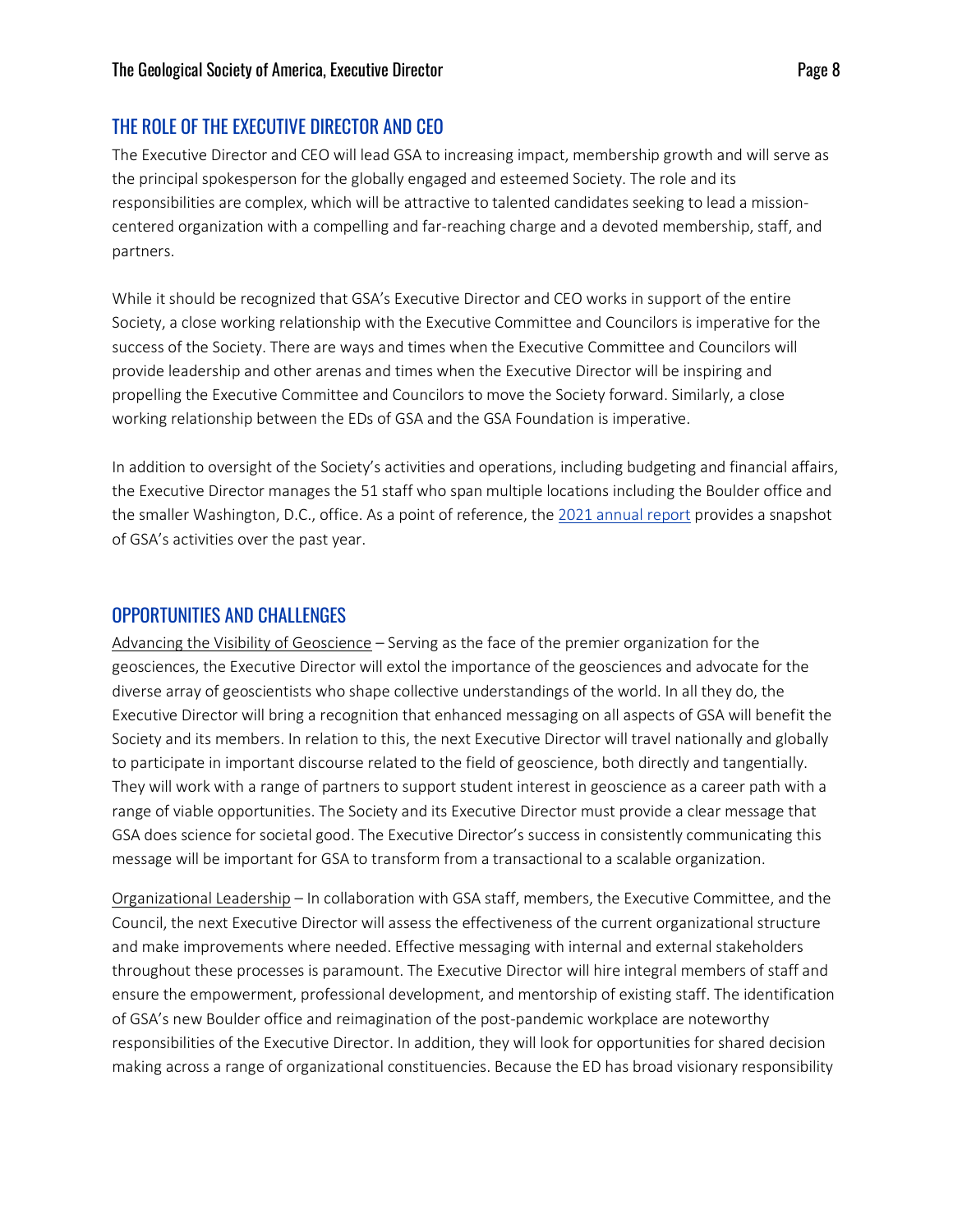#### The Geological Society of America, Executive Director **Page 9** and Page 9

for GSA, a critical task for the new will be to transfer most of the day-today operations of GSA to existing or new staff.

Policy and Professional Practice Advocacy – Recognizing opportunities and challenges arising for geoscience and for geoscientists and advocating on behalf of the discipline and its members to governmental bodies, agencies, and other organizations, both in the United States and abroad. This may take the form of individual actions by GSA or coordinated actions with other similar organizations.

Diversity and Inclusion – Building on the momentum of the increasingly diverse membership, the next Executive Director will continue fostering an organizational culture and create strategic initiatives that encourage diversity across a number of facets including, but not limited to: gender, race, nationalities, socioeconomics, educational institutions, and geosciences' sub-disciplines. The next Executive Director will also provide intellectual leadership and serve as a champion for equity and inclusion, providing opportunities for underrepresented groups' participation and contribution, both at GSA headquarters and at GSA events and external engagements. Partnering in and supporting this work, the recently created position of Associate Director of Diversity, Equity, and Inclusion dedicates their time and attention to these issues.

Strategic Planning and Partnerships – The Executive Director will guide GSA's strategic direction by implementing the existing strategic plan and enhancing it through engagement with Executive Committee, Council and members. The new ED will take GSA from a transactional to a scalable organization, thereby encompassing a larger constituency and expanding membership. The successful candidate will build strategies and recommendations, rooted in both quantitative and qualitative assessment, that not only speak to the Society's present goals but also consider the organization's future needs. Partnerships and collaboration are key factors in GSA's reach and success. Therefore, the Executive Director will also maintain and increase the GSA's strategic partnerships to leverage synergies, increase resource efficiency, and increase the Society's visibility and impact.

Financial Stability – The Executive Director will protect and ensure GSA's financial stability for years to come by closely monitoring the Society's financial planning and operations and seeking opportunities for new revenue generation and cost reduction. Moreover, the Executive Director will collaborate with the GSA Foundation in fundraising efforts. The successful candidate will continue to develop sustainable revenue pipelines to support the Society's activities.

# DESIRED QUALIFICATIONS AND CHARACTERISTICS

To be successful in the role, the ideal candidate will have an entrepreneurial mindset, deep administrative and personnel oversight experience, and a commitment to programmatic excellence. Additionally, the next Executive Director will possess many of the following qualifications and characteristics:

- Experience running a large, complex, diverse organization, at a minimum the size of GSA;
- Demonstrated record of successfully integrating management skills with leadership;
- Excellent communication skills that are persuasive, motivational, inspirational;